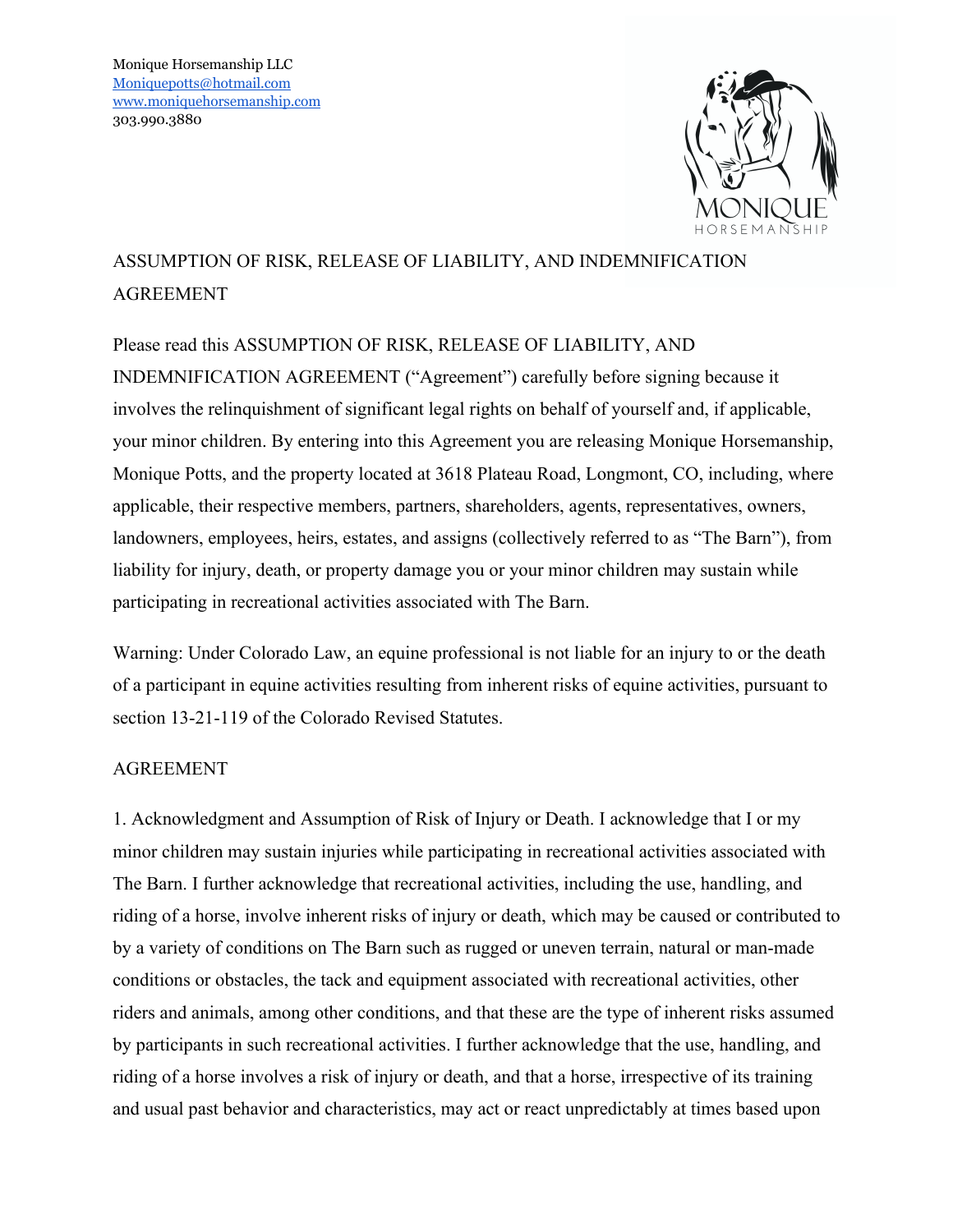instinct or fright. In addition, I understand that there may be other risks inherent in recreational activities, including the use, handling, and riding of a horse, of which I may not be presently aware. On behalf of myself and my minor children, I expressly assume all possible risks associated with undertaking any recreational activities associated with The Barn, including the use, handling, and riding of a horse, whether such risks are known or unknown to me at this time.

2. Release and Waiver of Liability for Myself and my Minor Children. On behalf of myself and my minor children, I hereby release and forever discharge The Barn from any and all present or future liability for any acts of negligence of The Barn, including negligent rescue. On behalf of myself and my minor children, I further agree that this release and discharge is intended to be as broad and inclusive as is permitted by the laws of Colorado, and that it shall operate in favor of The Barn to release and waive any and all present and future claims against The Barn arising from personal injury, death, or property damage sustained by me or my minor children while participating in any recreational activities associated with The Barn, including the use, handling, and riding of a horse.

3. Indemnification. On behalf of myself and my minor children, I agree to indemnify and hold The Barn harmless from any and all costs, medical expenses, attorney fees, claims, demands, lawsuits, damages, penalties, or other liability arising from injury, death, or property damage to others resulting from my or my minor children's participation in any recreational activities associated with The Barn, including the use, handling, and riding of a horse. I acknowledge and agree that if my minor children or I invite any guests to participate in any recreational activities associated with The Barn, including the use, handling or riding of a horse, I am responsible for insuring that all guests and their parents, if the guests are minors, are informed of the terms of this release and sign a copy of this release before participating in any recreational activities. If I fail to insure that all guests have been informed of the terms of this release and sign a copy of this release, I agree to indemnify and hold The Barn harmless from any and all costs, medical expenses, attorney fees, claims, demands, lawsuits, damages, penalties, or other liability incurred by The Barn as a result of any claims that are brought by any such guests against The Barn.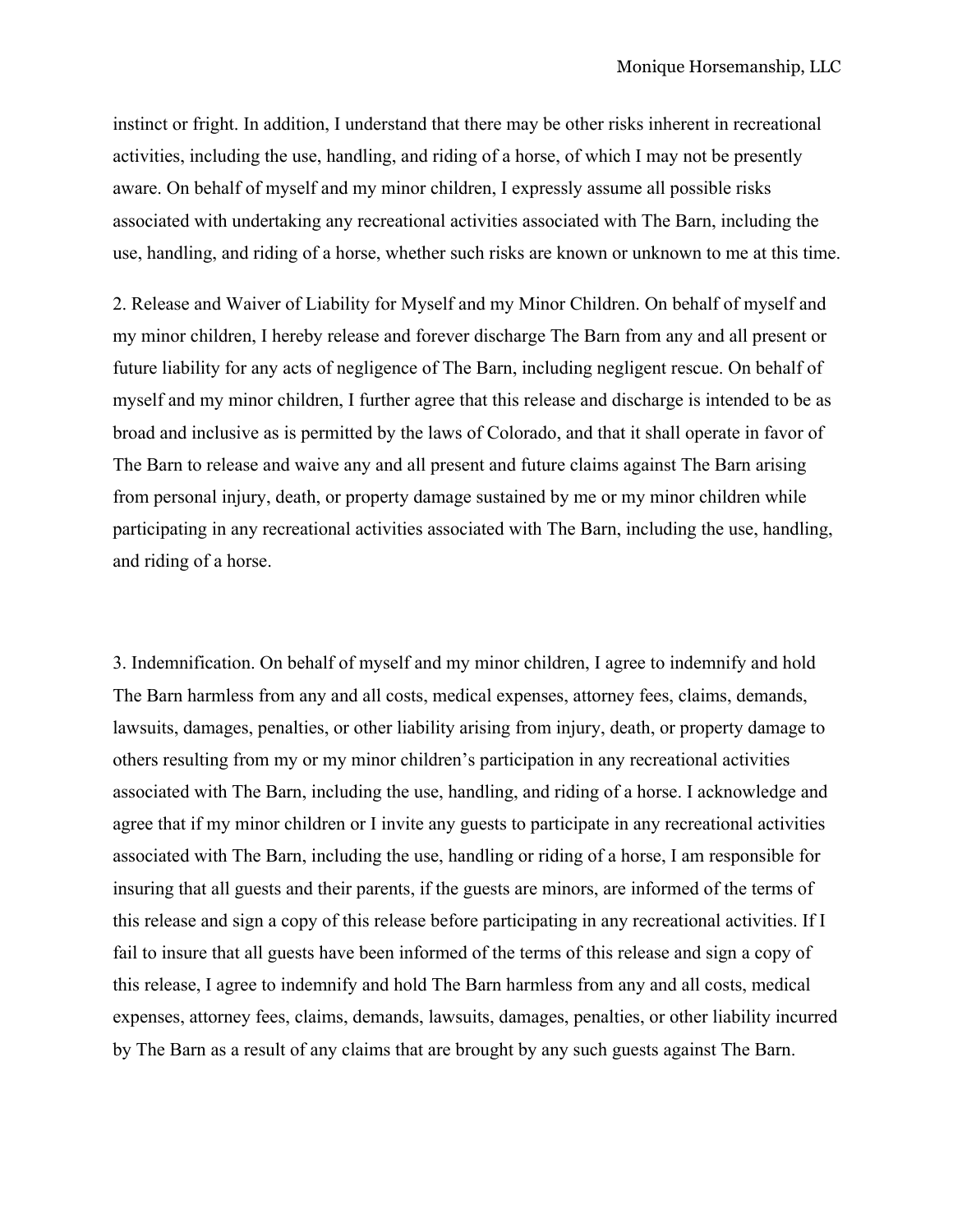4. Attorneys Fees. I agree to pay all costs and attorneys fees incurred by The Barn in connection with any lawsuit or legal proceeding which my minor children or I may bring and which is resolved in favor of The Barn.

5. Binding Effect. I acknowledge that the terms of this release shall be binding upon the members of my family or my estate, and also upon the heirs, successors, legal representatives, and assigns of myself and my minor children. I further represent that I am at least 18 years of age, or if I am under the age of 18, that my parent has entered into this release on my behalf pursuant to section 13-22-107 of the Colorado Revised Statutes.

6. Severability. If any provision or any portion of any provision of this Agreement is held by a court of competent jurisdiction to be invalid, illegal, or unenforceable, the validity, legality, and enforceability of the remaining provisions shall not be affected or impaired thereby.

7. Waiver of Jury Trial. On behalf of myself and my minor children, I agree to waive the right to a jury trial in any action brought against The Barn asserting liability for injuries or damages arising from my or my minor children's participation in recreational activities associated with The Barn or in any action arising in connection with this Agreement.

8. Venue and Choice of Law. On behalf of myself and my minor children, I agree that this Agreement shall be governed by the laws of the State of Colorado, and that any action brought against The Barn asserting liability for injuries or damages arising from my or my minor children's participation in any recreational activities associated with The Barn shall be brought exclusively in the District Court for Boulder County, Colorado.

9. Entirety. This Agreement contains the entire agreement between the parties related to the subject matter hereof, and in entering into this Agreement, each party represents that he, she, or it is doing so voluntarily and of his, her, or its own free will, and has executed this Agreement below acknowledging that each party has completely read and fully understands the terms of this Agreement.

## SIGNATURE TO FOLLOW ON SEPARATE PAGE